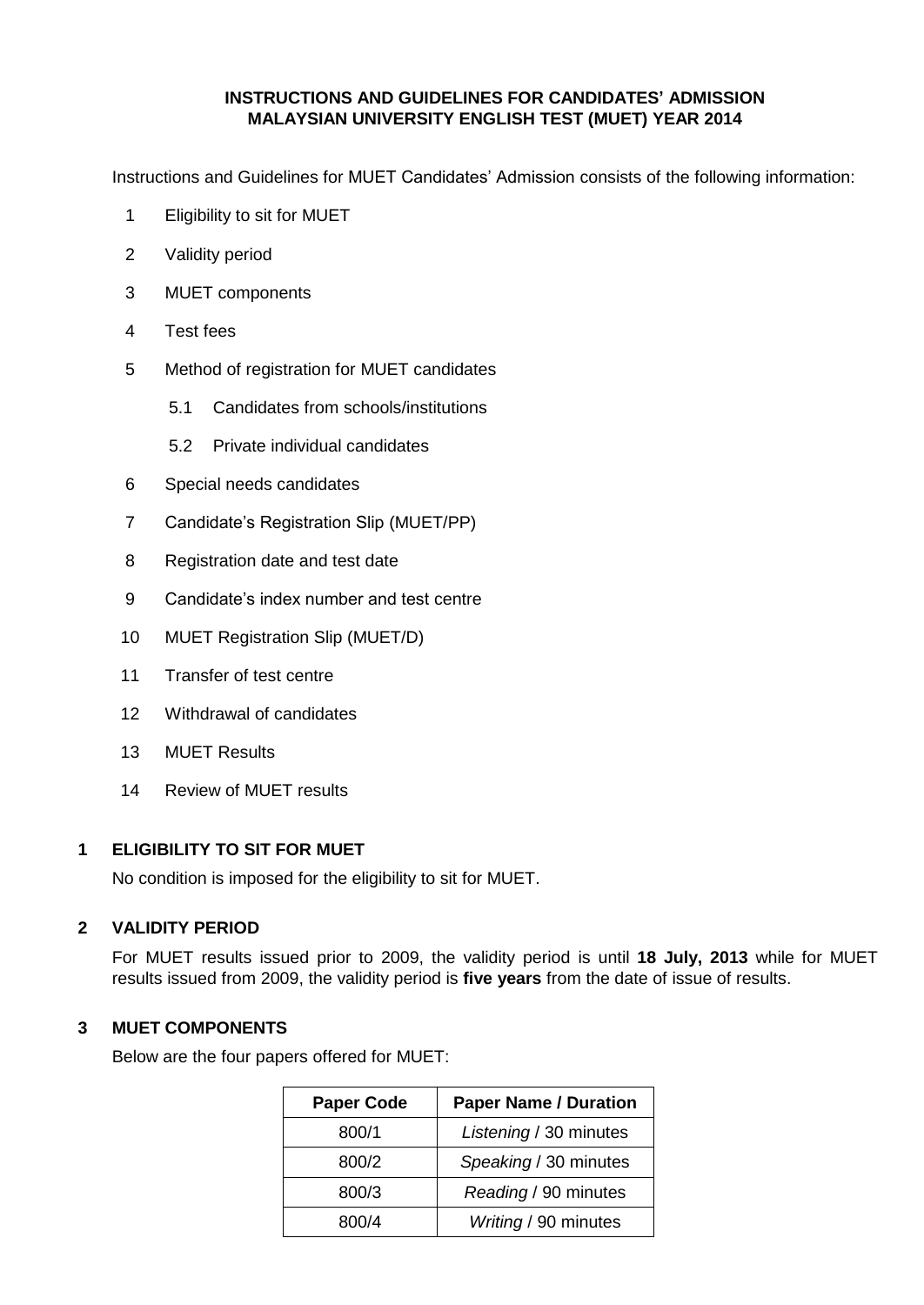**\*** For more information, please refer to MUET *Regulations, Test Specifications, Test Format*, *and Sample Questions* which can be obtained from the Malaysian Examinations Council (MEC)'s portal [www.mpm.edu.my.](http://www.mpm.edu.my/)

# **4 TEST FEES**

(*a*) MUET test fees are as follows:

| Subject fee | RM60.00  |
|-------------|----------|
| Total       | RM100.00 |

Payment of fees must be made by purchasing MEC PIN number from Bank Simpanan Nasional (BSN) or through internet banking. For further information, please visit [http://online.mpm.edu.my.](http://online.mpm.edu.my/)

#### Note: **BSN will charge RM1.00 for every MEC PIN number purchased.**

- (*b*) Payment made will appear on the MUET Registration Slip (MUET/PP) for candidate's reference.
- (*c*) Every MEC PIN number purchased **will not be refunded** if the candidate fails to register within the stipulated deadlines and the MEC PIN number **cannot be used for the next session of MUET registration**.

### **5 METHOD OF REGISTRATION FOR MUET CANDIDATES**

#### **5.1 Candidates from Schools/Institutions**

- (*a*) Registration of candidates from schools/institutions are made online via MEC's portal [www.mpm.edu.my](http://www.mpm.edu.my/) or [http://online.mpm.edu.my.](http://online.mpm.edu.my/)
- (*b*) The Examination and Evaluation Sector/Unit, State Education Departments must first update the details of schools/institutions which will be test centres before registration begins.
- (*c*) Principals of schools/institutions should submit the name of the school's/institution's Examination Secretary to the Examination and Evaluation Sector/Unit of the State Education Department and to the District Education Officers.
- (*d*) Briefings on online registration to Examination Secretaries of schools/institutions at district level are to be given by District Education Officers.
- (*e*) Schools/institutions may also obtain information on MUET registration from MEC's portal [www.mpm.edu.my.](http://www.mpm.edu.my/)
- (*f*) Schools/institutions are required to obtain a Username and Password from the Examination and Evaluation Sector/Unit, State Education Department to go into the online registration system. Schools' and institutions' Examination Secretaries are advised to download/print the School Manual from [http://online.mpm.edu.my](http://online.mpm.edu.my/) displayed on the school icon as reference before commencing the application of online registration system.
- (*g*) Principals of schools/institutions are required to instruct their Examination Secretaries to conduct registration by taking the following steps: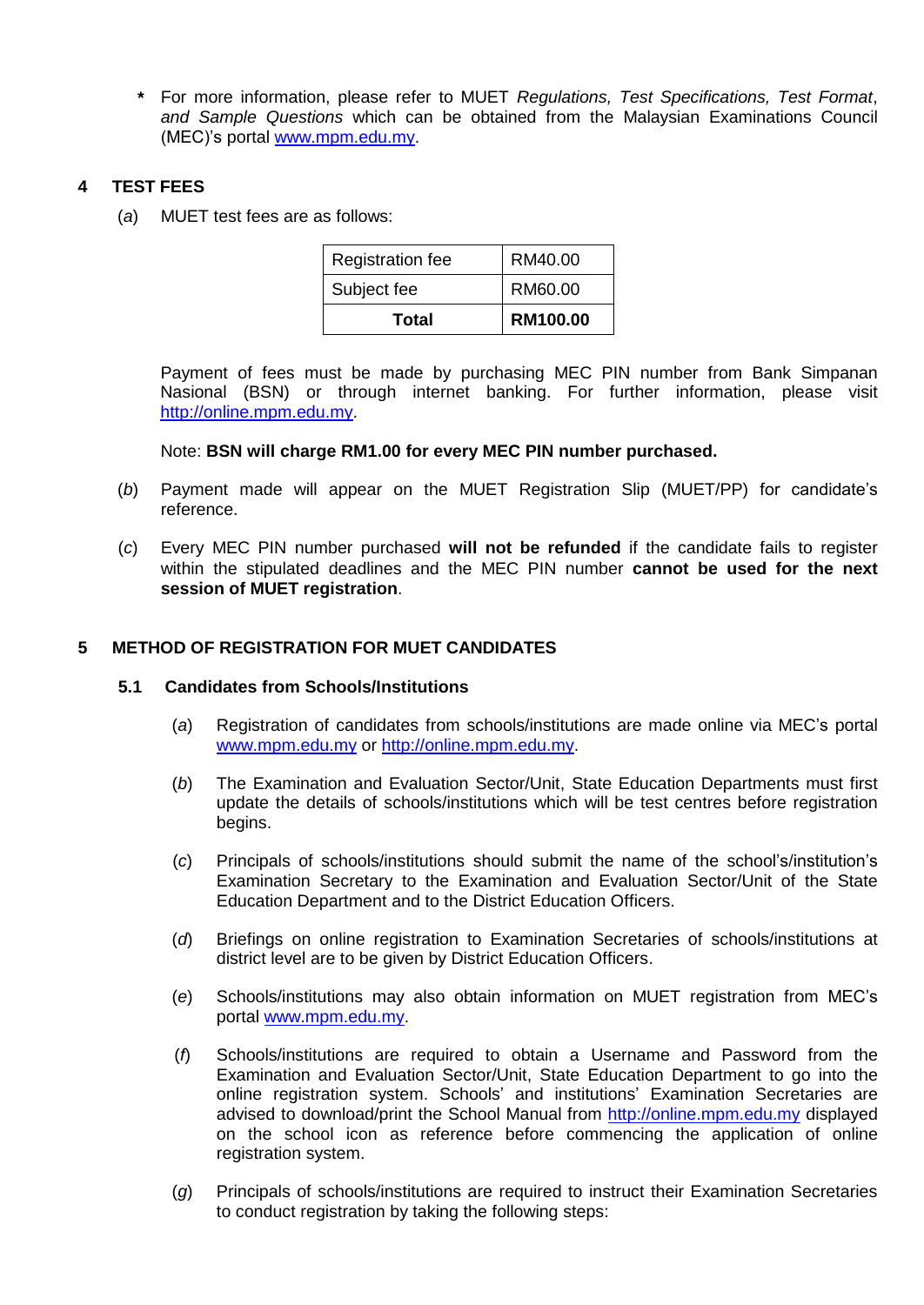- (i) Update details of the school/institution in the online registration system.
- (ii) Fill in the registration information of their schools'/institutions' candidates who wish to sit for MUET.
- (iii) Identify candidates with disabilities in terms of vision impairment, physical disabilities, hearing or speech impairment and register them together with other candidates. **Notification** must be given that the candidates are special needs candidates and special consideration sought are as in **para 6.**
- (iv) Ensure that the MEC PIN number is adequately provided by candidates from schools/institutions who wish to sit for MUET.
- (v) Check that candidates' registration details on the MUET registration slip (MUET/PP) such as the spelling of names, identity card numbers and other information stated on the MUET/PP are correct, and update details if there are any amendments by candidates before the close of online registration for schools. MUET/PP can be used as proof that registration has been made to obtain candidates' MUET Registration Slips (MUET/D) (if candidates' information is not in the MUET/D checklist).
- (vi) Ensure that candidates' registration data are correct before the close of online registration at schools/institutions.
- (vii) Check the MUET Registration Slip (MUET/D) for candidates from schools/institutions.
- (viii) **PROMPTLY** inform the Examination and Evaluation Sector/Unit, State Education Department or the Malaysian Examinations Council if there are registered candidates whose details are not found in MUET/D.
- (ix) Comply with online registration deadlines and the submission of registration information/material/relevant registration documents as specified by the Examination and Evaluation Sector/Unit, State Education Department.

# **5.2 Private Individual Candidates**

- (*a*) Registration of private individual candidates is made online through MEC's portal [www.mpm.edu.my](http://www.mpm.edu.my/) or [http://online.mpm.edu.my.](http://online.mpm.edu.my/)
- (*b*) Private individual candidates are advised to obtain information on MUET registration through MEC's portal [www.mpm.edu.my](http://www.mpm.edu.my/) and by referring to the **Private Individual Candidates Manual** which is displayed on the icon for private individual candidates at [http://online.mpm.edu.my,](http://online.mpm.edu.my/) for reference before starting the online registration system application.
- (*c*) Candidates may select the desired test centre during online registration but the choice of centres is subject to the approval of the Examination and Evaluation Sector/Unit, State Education Department. The State Education Department has the right to transfer private individual candidates to centres other than their choice.
- (*d*) Candidates with disabilities such as visual impairment, physical disabilities or hearing and speech impairment must also register online but **notification** must be given that these are special needs candidates and special considerations are sought as in **para 6**.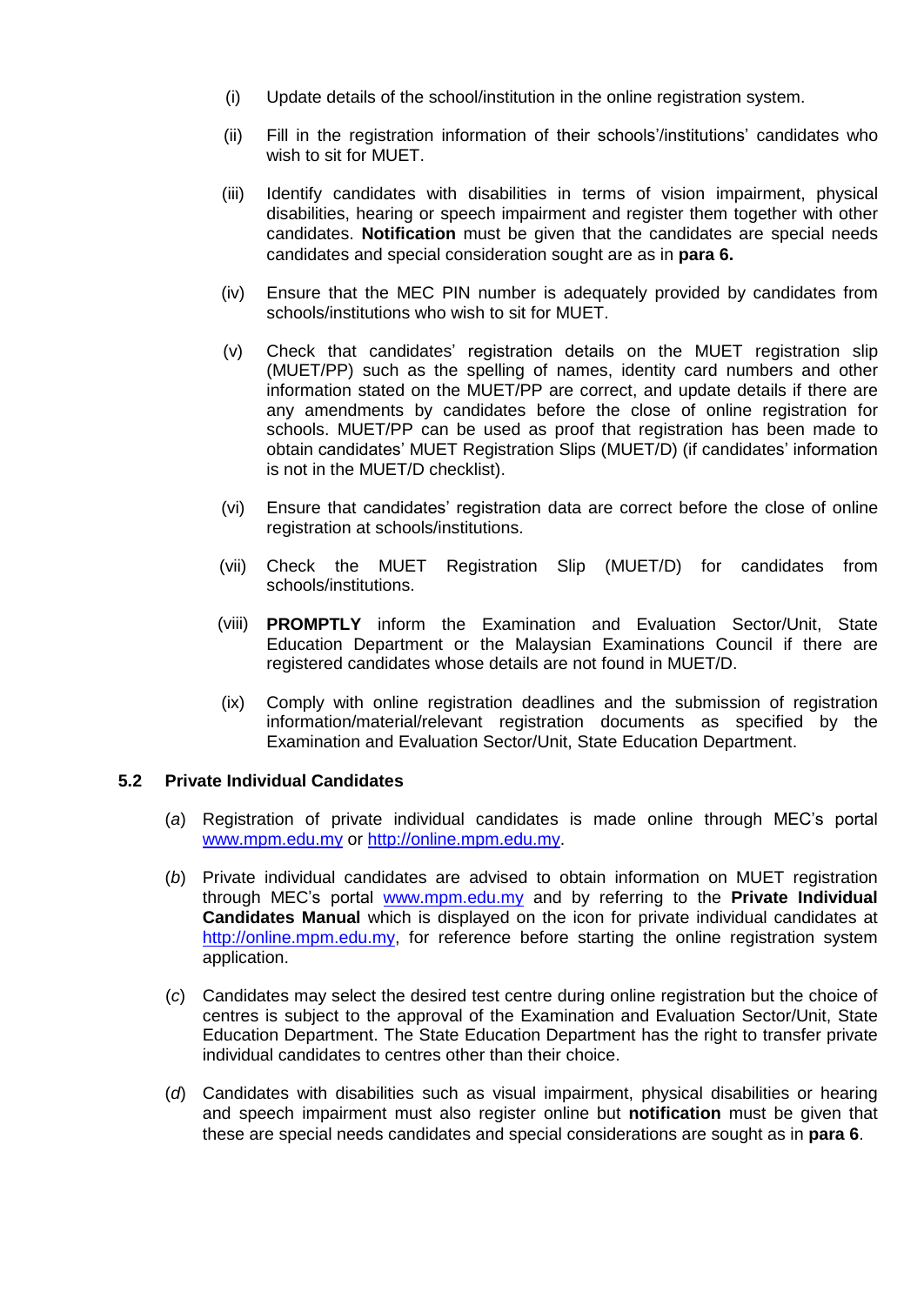### **6 SPECIAL NEEDS CANDIDATES**

- (*a*) Candidates with visual impairment, physical disabilities, hearing and speech impairment must inform the Examination and Evaluation Sector/Unit, State Education Department prior to **April 25, 2014** for MUET July 2014 session, and before **August 1, 2014** for the MUET November 2014 session.
- (*b*) Information about disability and special consideration requested must be submitted clearly in **MUET/C5** or **MUET/C6** form **(Amendment 2006)** (whichever is related) by the type of disability. Please attach a copy of the document as proof of disability such as a medical report, the Social Welfare Department card, and the principal's confirmation (if candidates are from schools/institutions). Special consideration is only given if **MUET/C5** or **MUET/C6** form **(Amendment 2006)** (whichever is related) is received by MEC.
- (*c*) MUET/C5 or MUET/C6 forms (Amendment 2006) can be obtained and printed from MEC's portal [www.mpm.edu.my.](http://www.mpm.edu.my/)

To obtain the relevant forms, please click the **MUET/C5** or **MUET/C6** form **(Amendment 2006)**.

#### **7 CANDIDATES' REGISTRATION SLIP (MUET/PP)**

- (*a*) Details of candidates' preliminary registration can be checked from the Candidates' Registration Slip (MUET/PP). For candidates from schools/institutions, any amendments of the identity card number or the spelling of names are to be submitted to the school's/institution's Examination Secretary for changes to be made.
- (*b*) Private individual candidates must update their own registration details online, but the updates are limited to a maximum of **two times** only.

#### **8 REGISTRATION DATES AND TESTS DATES**

The MUET 2014 Calendar can be obtained and printed from MEC's portal [www.mpm.edu.my.](http://www.mpm.edu.my/)

#### **9 CANDIDATES' INDEX NUMBERS AND TEST CENTRES**

- (*a*) Index numbers for all candidates will be determined by the Malaysian Examinations Council. Candidates' index numbers will be stated in the MUET Registration Slip (MUET/D).
- (*b*) Placement of private individual candidates at a particular test centre is subject to the approval of the Examination and Evaluation Sector/Unit, State Education Department. The State Education Department has the right to transfer private individual candidates to other centres.
- (*c*) The Examination and Evaluation Sector/Unit, State Education Department may also transfer a school's/institution's candidates to other centres if it is considered that it is not economical in terms of the administration of the test to have only a few candidates in one centre. However, these considerations would take into account several factors such as geographical location and the background of the candidates in these schools/institutions. Discussions/consultations with Principals of the schools/institutions concerned are made before any action is taken.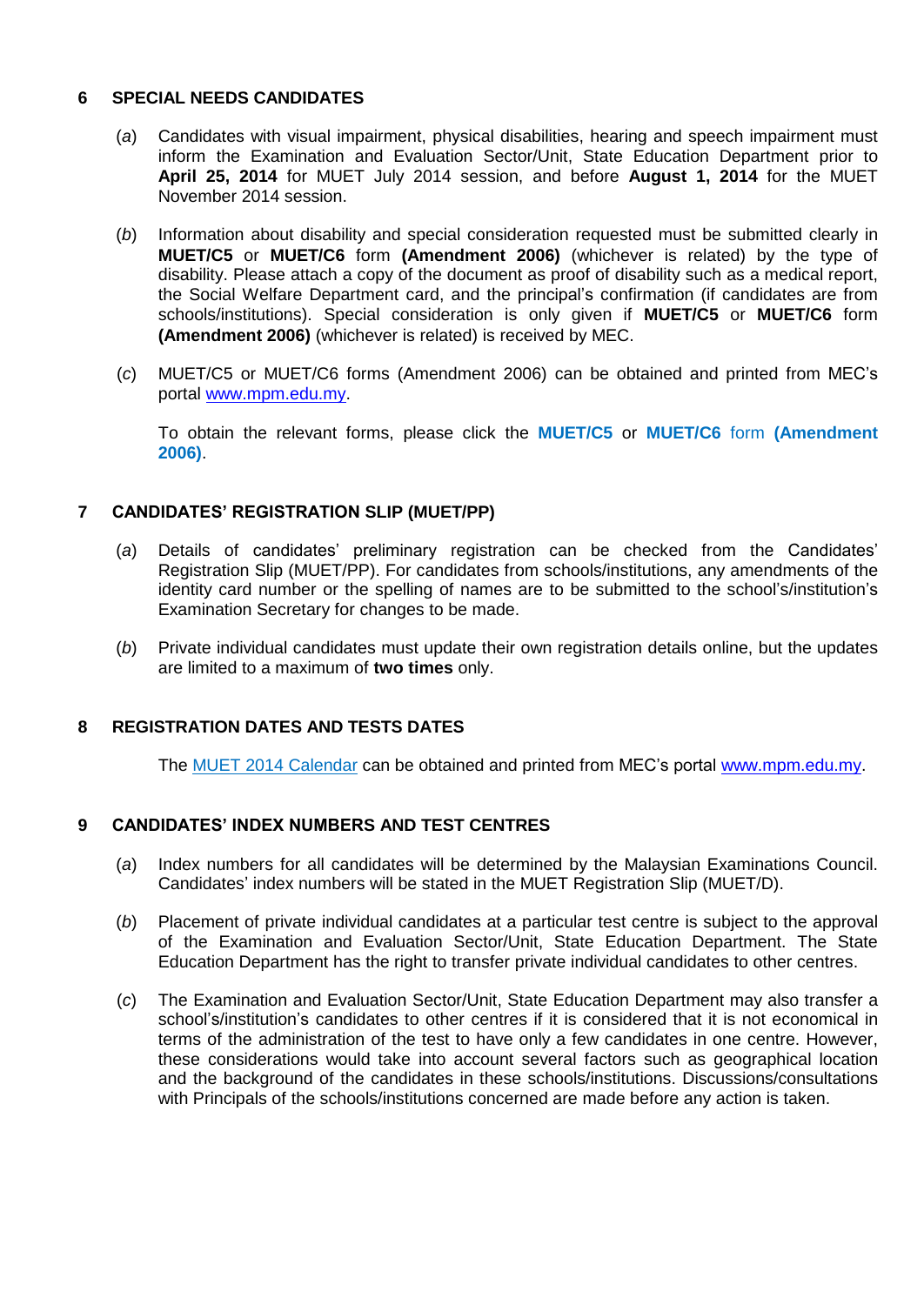# **10 MUET REGISTRATION SLIP (MUET/D)**

- (*a*) The confirmation of MUET candidates' registration details will appear in the MUET Registration Slip (MUET/D) via MEC's portal [www.mpm.edu.my](http://www.mpm.edu.my/) **four (4) weeks** before the Speaking test date. If candidates' information is not available in MUET/D, please contact the Malaysian Examinations Council **IMMEDIATELY**. Candidates from schools/institutions are required to contact the Malaysian Examinations Council through the respective schools'/institutions' Principals.
- (*b*) Candidates should check the details listed in MUET/D, such as identity card number, spelling of name, index number, test centre, date and time of test. If there are errors, candidates are required to make changes on the MUET/D slips and return them to the Malaysian Examinations Council (for the attention of the Head of STPM and MUET Administration Division) through their respective principals of schools/institutions. Private individual candidates are required to send their slips direct to the Malaysian Examinations Council (for the attention of the Head of STPM and MUET Administration Division) before the first test begins. The amendment of information must also be brought to the attention of the Chief Invigilator at the test centre for his record in the Invigilation Record Book. Amendments will only be made on the MUET result slips which will be issued at a later date.
- (*c*) Candidates should ensure that their name and identity card number on the MUET Registration Slip (MUET/D) are correct. Candidates must use the same identity card number during the test. Any mistakes may lead to a misunderstanding with test invigilators and this will inconvenience candidates.
- (*d*) Candidates may check their registration status through the Short Messaging System (SMS) by typing **MUET<space>INFO<space>Identity Card Number and send to 15888.**

# **11 TRANSFER OF TEST CENTRES**

- (*a*) Application for transfer from one test centre to another test centre will only be allowed if the reasons given by candidates are acceptable. Application for transfer to test centres within the same city is **not** allowed. Applicants must complete the **Test Centre Transfer Request Form (MUET/C2)** which can be obtained and printed from MEC's portal [www.mpm.edu.my.](http://www.mpm.edu.my/) Applications must be submitted to the Malaysian Examinations Council (for the attention of the Head of STPM and MUET Administration Division) through the Head of Examination and Evaluation Sector/Unit, State Education Department.
- (*b*) The test centre transfer fee is **RM25.00 and should be made by Postal/Money Order in the name of the Chief Executive of the Malaysian Examinations Council**. Payment will be refunded if the application is not approved.
- (*c*) The closing date for application for the transfer of test centre is **January 16, 2014** for the MUET March 2014 session, **May 30, 2014** for the MUET July 2014 session, and **September 19, 2014** for the MUET November 2014 session. The status of application for transfer of test centre can be checked at MEC's portal [www.mpm.edu.my.](http://www.mpm.edu.my/)

To obtain the **MUET/C2** form, please click here.

# **12 WITHDRAWAL FROM THE TEST**

(*a*) A candidate who wishes to withdraw from MUET must fill in the **Candidate Withdrawal Form (MUET/C4)** which can be obtained and printed from MEC's portal [www.mpm.edu.my.](http://www.mpm.edu.my/) The completed form must be submitted to Malaysian Examinations Council together with a supporting letter **before** the candidate sits for the first MUET test paper.